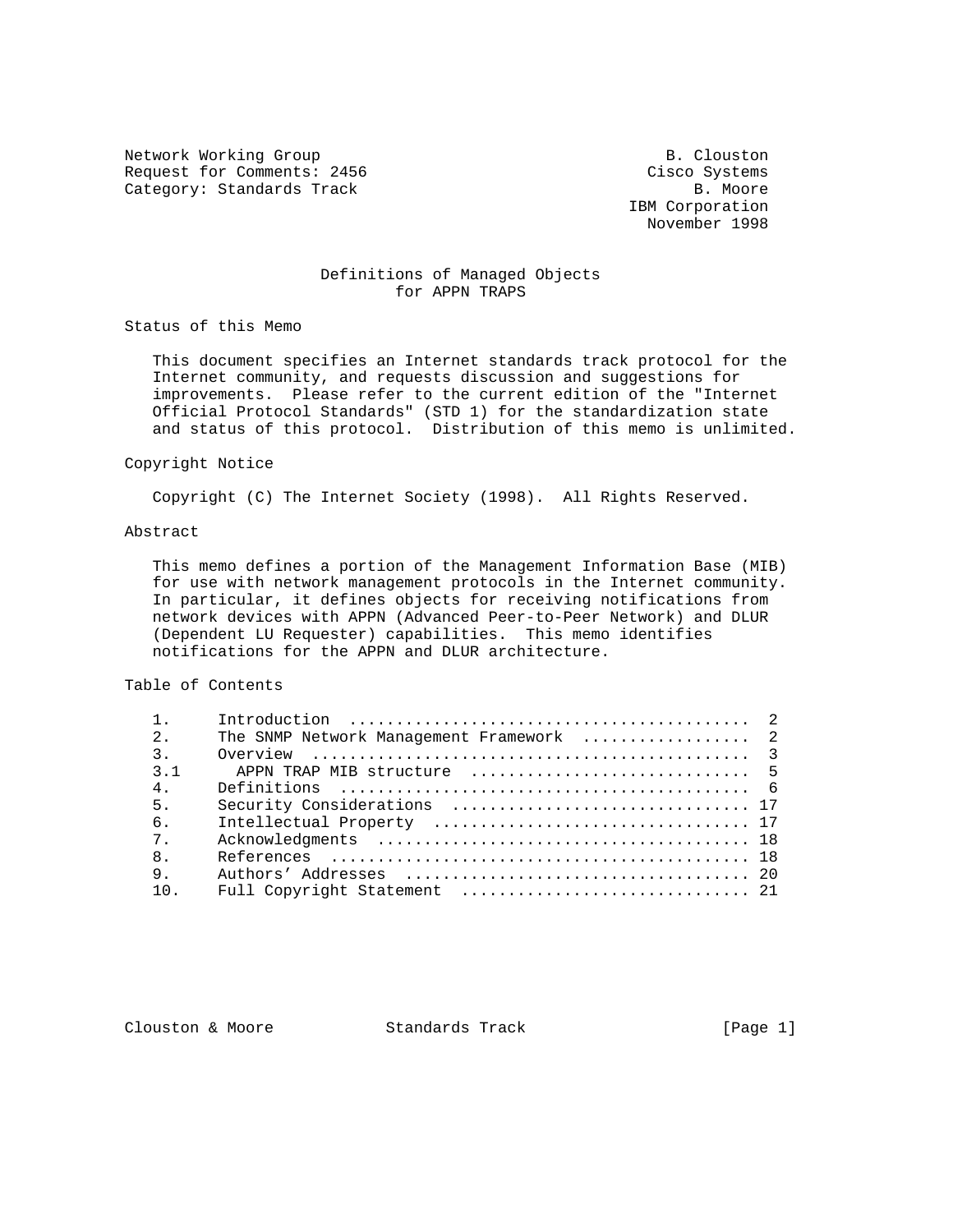1. Introduction

 This document is a product of the SNA NAU Services MIB Working Group. It defines a MIB module for notifications for devices with Advanced Peer-to-Peer Networking (APPN) and Dependent LU Requester (DLUR) capabilities.

 The key words "MUST", "MUST NOT", "REQUIRED", "SHALL", "SHALL NOT", "SHOULD", "SHOULD NOT", "RECOMMENDED", "MAY", and "OPTIONAL" in this document are to be interpreted as described in RFC 2119 [13].

2. The SNMP Network Management Framework

 The SNMP Management Framework presently consists of five major components:

- o An overall architecture, described in RFC 2271 [1].
- o Mechanisms for describing and naming objects and events for the purpose of management. The first version of this Structure of Management Information (SMI) is called SMIv1 and described in STD 16, RFC 1155 [2], STD 16, RFC 1212 [3] and RFC 1215 [4]. The second version, called SMIv2, is described in RFC 1902 [5], RFC 1903 [6] and RFC 1904 [7].
- o Message protocols for transferring management information. The first version of the SNMP message protocol is called SNMPv1 and described in STD 15, RFC 1157 [8]. A second version of the SNMP message protocol, which is not an Internet standards track protocol, is called SNMPv2c and described in RFC 1901 [9] and RFC 1906 [10]. The third version of the message protocol is called SNMPv3 and described in RFC 1906 [10], RFC 2272 [11] and RFC 2274 [12].
- o Protocol operations for accessing management information. The first set of protocol operations and associated PDU formats is described in STD 15, RFC 1157 [8]. A second set of protocol operations and associated PDU formats is described in RFC 1905 [13].
- o A set of fundamental applications described in RFC 2273 [14] and the view-based access control mechanism described in RFC 2275 [15].

 Managed objects are accessed via a virtual information store, termed the Management Information Base or MIB. Objects in the MIB are defined using the mechanisms defined in the SMI.

Clouston & Moore 6 Standards Track [Page 2]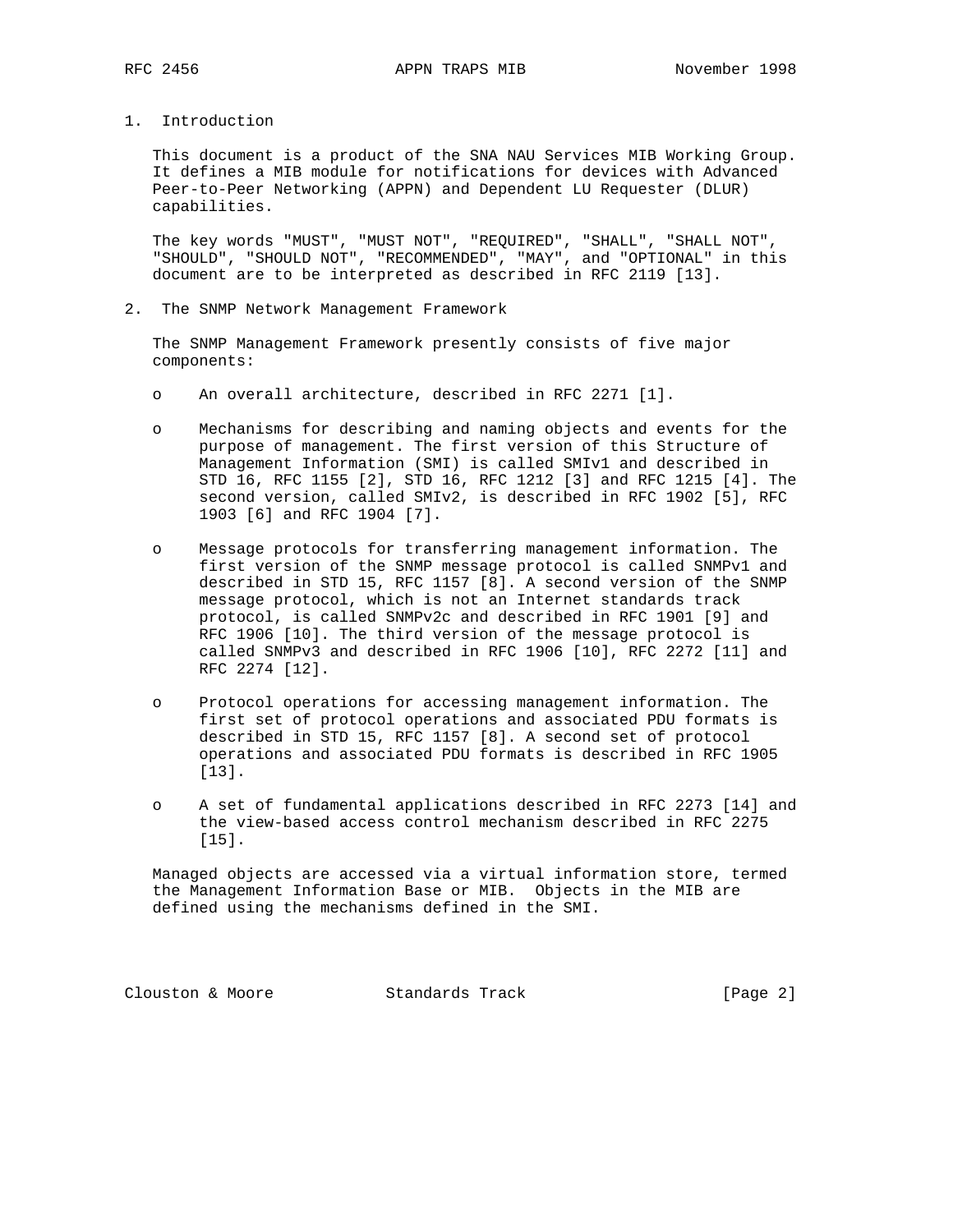This memo specifies a MIB module that is compliant to the SMIv2. A MIB conforming to the SMIv1 can be produced through the appropriate translations. The resulting translated MIB must be semantically equivalent, except where objects or events are omitted because no translation is possible (use of Counter64). Some machine readable information in SMIv2 will be converted into textual descriptions in SMIv1 during the translation process. However, this loss of machine readable information is not considered to change the semantics of the MIB.

3. Overview

 This document identifies the set of objects for reporting the status of devices with APPN and DLUR capabilities via notifications.

 See the SNANAU APPN MIB [18] and SNANAU DLUR MIB [19] for the objects for monitoring the configuration and active characteristics of the devices with APPN and DLUR capabilities. Many objects contained in the notifications of this MIB are imported from the APPN and DLUR MIBs. Implementors of this MIB must also implement the APPN MIB. Implementations that support the appnTrapMibDlurConfGroup and the appnTrapMibDlurNotifGroup must also implement the DLUR MIB.

 The SNANAU APPN MIB allows a management station to collect the network topology of an APPN network (the network nodes (NNs) in the network and all of transmission groups (TGs) between the network nodes) from an APPN device. It also allows the management station to collect the local topology (TGs to end stations, and locally defined ports and link stations) from an APPN device. While the SNANAU APPN MIB has an efficient way to poll the APPN device for updates to the network topology, using flow reduction sequence numbers (FRSNs) as a table index; it does not have a mechanism to poll the local topology tables (appnLocalTgTable, appnPortTable, and appnLsTable) for status changes.

 This MIB provides a mechanism for an APPN device to send notifications to inform the management station of status changes to rows of these tables. Status changes include operational state changes, and for TGs also include control-point to control-point (CP-CP) session state changes. A notification is defined for each type of status change for each table.

 The port and link operational state objects have intermediate states. Notifications are only sent for transition to active or inactive state.

Clouston & Moore 6 Standards Track [Page 3]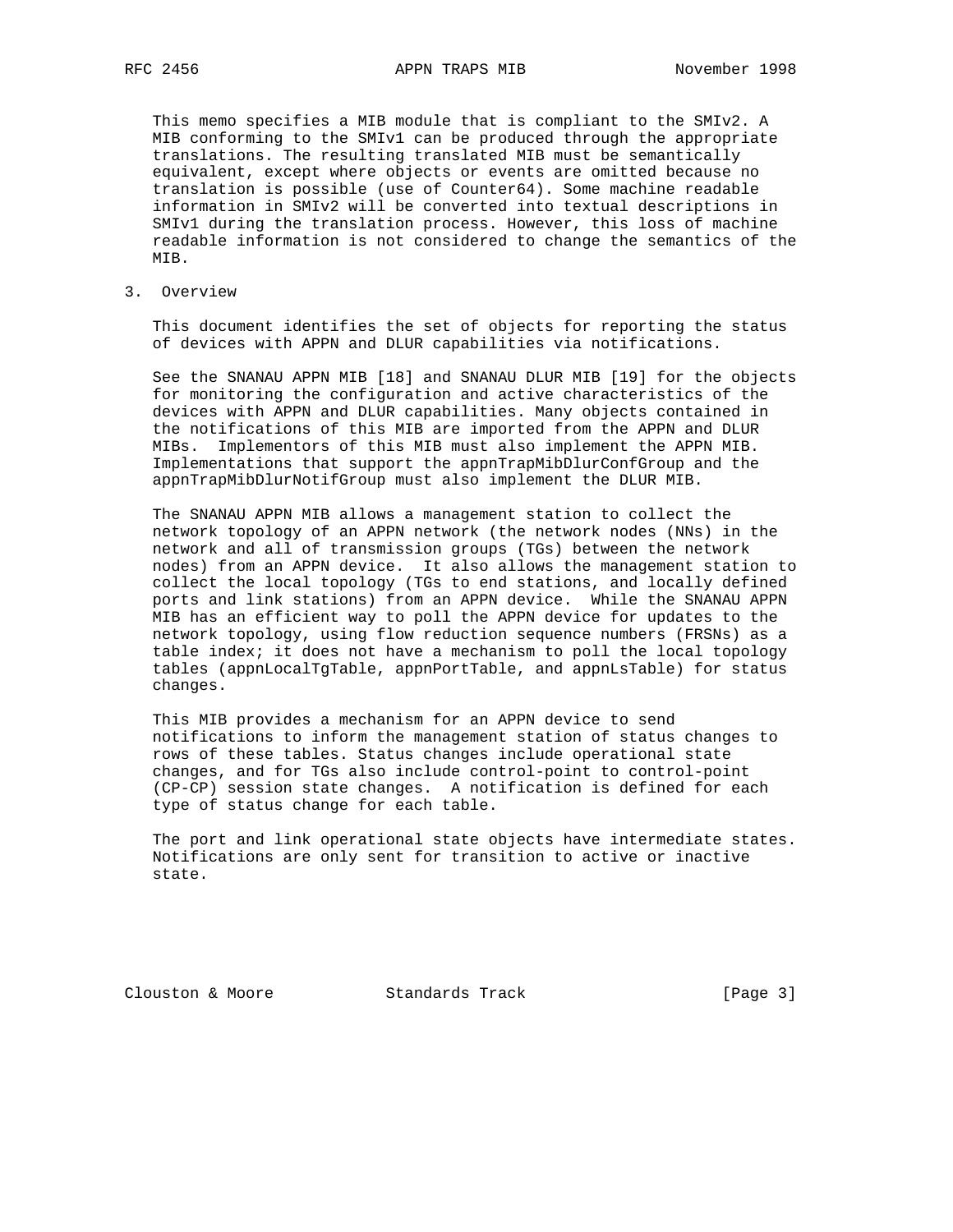Notifications are only sent for row creation if the state is active or operational. This is done to avoid sending a notification as the row is created with an inactive initial state, followed by another notification as the resource is activated.

 Notifications are only sent for row deletion if the last state was active or operational. In most cases, a resource must be deactivated before it can be deleted, and the deactivation will cause a notification to be sent. There is no need for a second notification to be sent for the row deletion, except for the case where the deletion occurred without deactivation. In this case, the state of the object in the notification will indicate an inactve state, since a deleted resource can no longer be active.

 The purpose of the appnLocalTgCpCpStateChangeTrap notification is to identify the loss or recovery of CP-CP sessions on a TG while the TG remains operational. Thus this notification is only sent if there is a change to an appnLocalTgCpCpSession object, but not a change to the appnLocalTgOperational object. This notification is never sent for the creation or deletion of a row in the appnLocalTgTable.

 Each notification always contains an object which is a count of the number of times the status of a row in table has changed since the APPN node was last reinitialized. This enables a management station to detect that it has missed a notification, if it does not get the notifications in numerical sequence. If the notifications are not in sequence, the management station should retrieve the entire table to get the correct status for all rows.

 Similarly, the SNANAU DLUR MIB provides a mechanism for retrieving the configuration and status of dependent LU server (DLUS) sessions on a device with DLUR capabilities. This MIB defines a notification for a DLUR-DLUS session state change of a row in the dlurDlusTable, in the manner described above. A notification is only sent for a session state transition to active or inactive. As with the above notifications, it is only sent on row creation if the initial state is active; and on row deletion is the last state was active, in which case the notification indicates that the state is now inactive.

 The SNANAU APPN MIB also provides a mechanism for a management station to collect traffic statistics on intermediate sessions, primarily for accounting purposes. However, when the session is terminated, all statistics from the last poll until the session termination time are lost, since the row for that session is deleted from the appnIsInTable. This MIB defines a notification so that the session's final statistics can be sent to a management station. If the notification is not delivered, the final session statistics are lost. If this is a concern, polling of the appnIsInTable in the APPN

Clouston & Moore Standards Track [Page 4]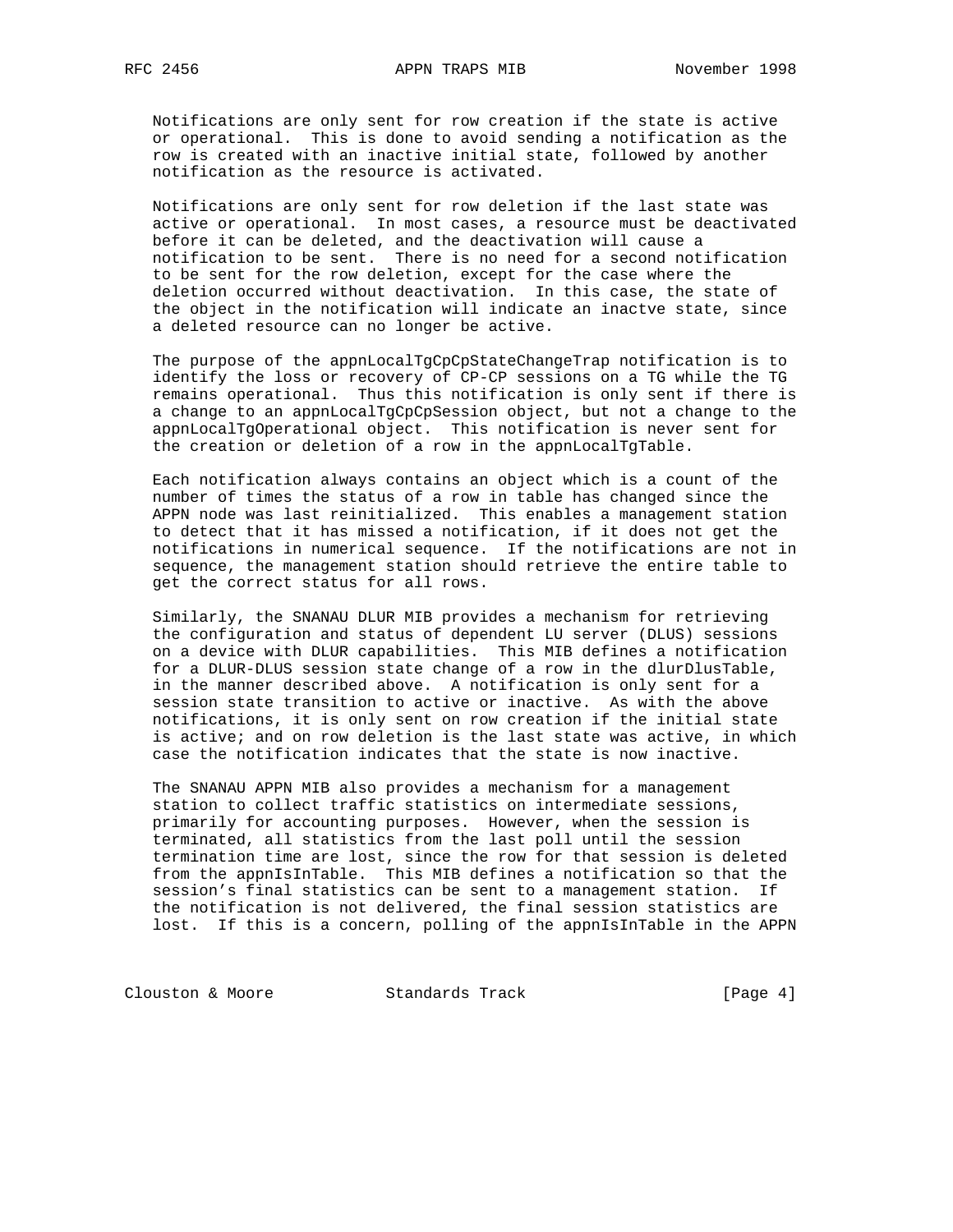MIB should be increased to more likely reduce the time between the last poll and the session termination, thereby reducing the amount of data lost.

 Highlights of the management functions supported by the APPN TRAP MIB module include the following:

- o A notification for an APPN local TG operational state change.
- o A notification for an APPN local TG CP-CP session state change.
- o A notification for an APPN port operational state change.
- o A notification for an APPN link station operational state change.
- o A notification for a DLUR-DLUS session state change.
- o A notification for reporting final APPN intermediate session statistics.

This MIB module does not support:

- o Objects to query the configuration or status of APPN nodes on demand.
- o Notifications for changes to local topology tables not related to status.
- 3.1. APPN TRAP MIB Structure

 The APPN TRAP MIB module contains a group of notifications, and a group of supporting objects.

The group of notifications consists of the following notifications:

1) appnIsrAccountingDataTrap

 This notification is generated by an APPN device when an intermediate session is terminating, to report the final accounting statistics of the session.

2) appnLocalTgOperStateChangeTrap

 This notification identifies a change to the appnLocalTgOperational object in a row of the SNANAU APPN MIB appnLocalTgTable.

Clouston & Moore 6 Standards Track [Page 5]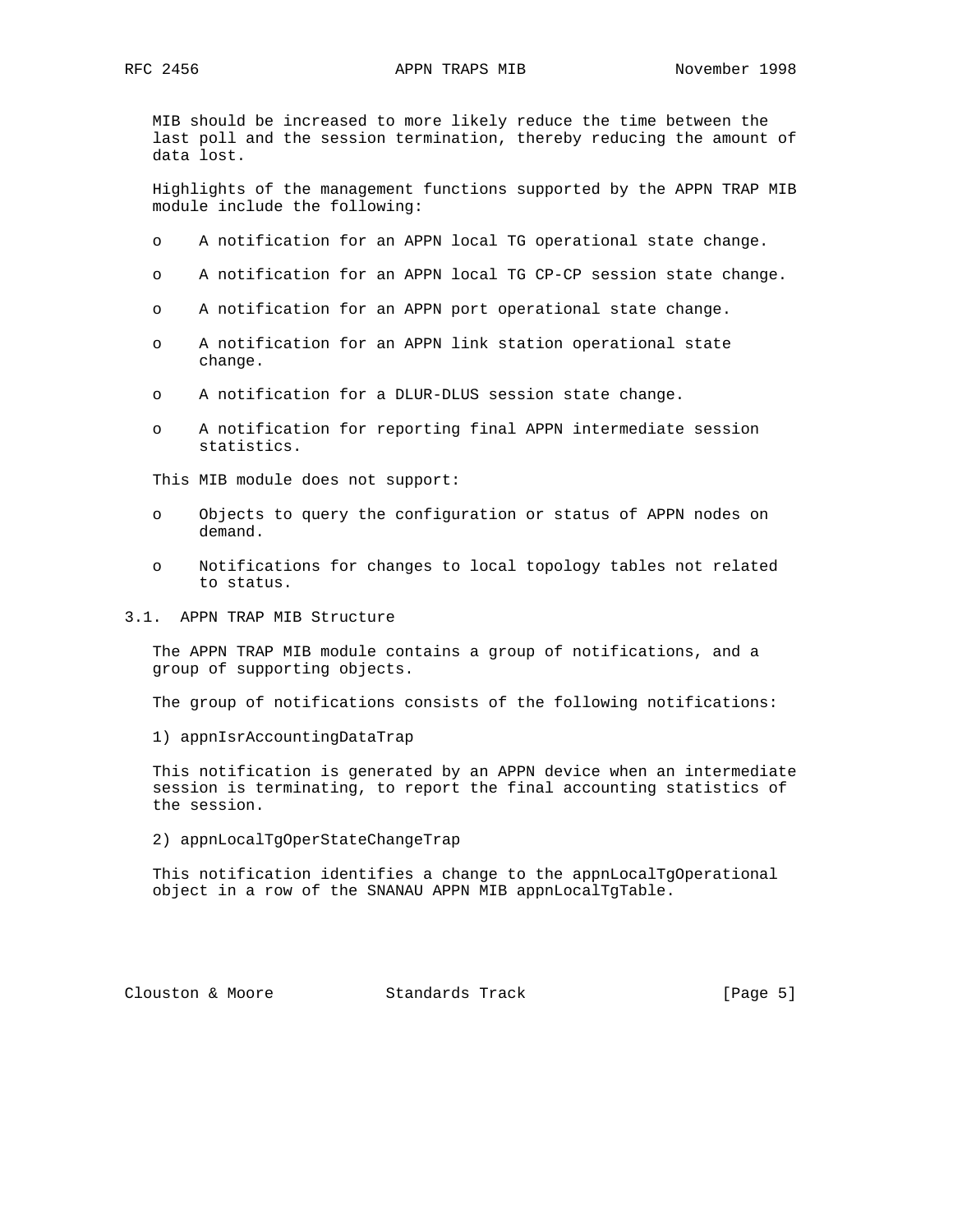3) appnLocalTgCpCpStateChangeTrap

 This notification identifies a change to the appnLocalTgCpCpSession object in a row of the SNANAU APPN MIB appnLocalTgTable.

4) appnPortOperStateChangeTrap

 This notification identifies a change to the appnPortOperState object in a row of the SNANAU APPN MIB appnPortTable.

5) appnLsOperStateChangeTrap

 This notification identifies a change to the appnLsOperState object in a row of the SNANAU APPN MIB appnLsTable.

6) dlurDlusStateChangeTrap

This notification identifies a change to the dlurDlusSessnStatus object in a row of the SNANAU DLUR MIB dlurDlusTable.

 The group of supporting objects contains the appnTrapControl object, which controls whether the APPN device generates each type of notification. Note that generation of the appnIsrAccountingDataTrap is not controlled by this object; instead it is controlled by the appnIsInGlobalCtrAdminStatus object in the SNANAU APPN MIB.

 Although APPN notification generation could be controlled solely by entries in the snmpNotificationMIB, RFC 2273 [9], the appnTrapControl object exists in this MIB so that implementations are not required to implement RFC 2273 to control generation of APPN notifications. For a notification to be generated and sent as a TRAP or INFORM, the notification type must first be enabled by the appnTrapControl object. It must also not be disabled by an snmpNotificationMIB entry. The destination of notifications is not within the scope of this MIB.

 Also contained in this group are objects for the TG, port, link, and DLUR-DLUS session notifications to indicate the number of times each of the tables has had a status change of a row since the APPN node was last reinitialized.

4. Definitions

APPN-TRAP-MIB DEFINITIONS ::= BEGIN

IMPORTS

Counter32, OBJECT-TYPE, MODULE-IDENTITY,

Clouston & Moore 6 (Page 6)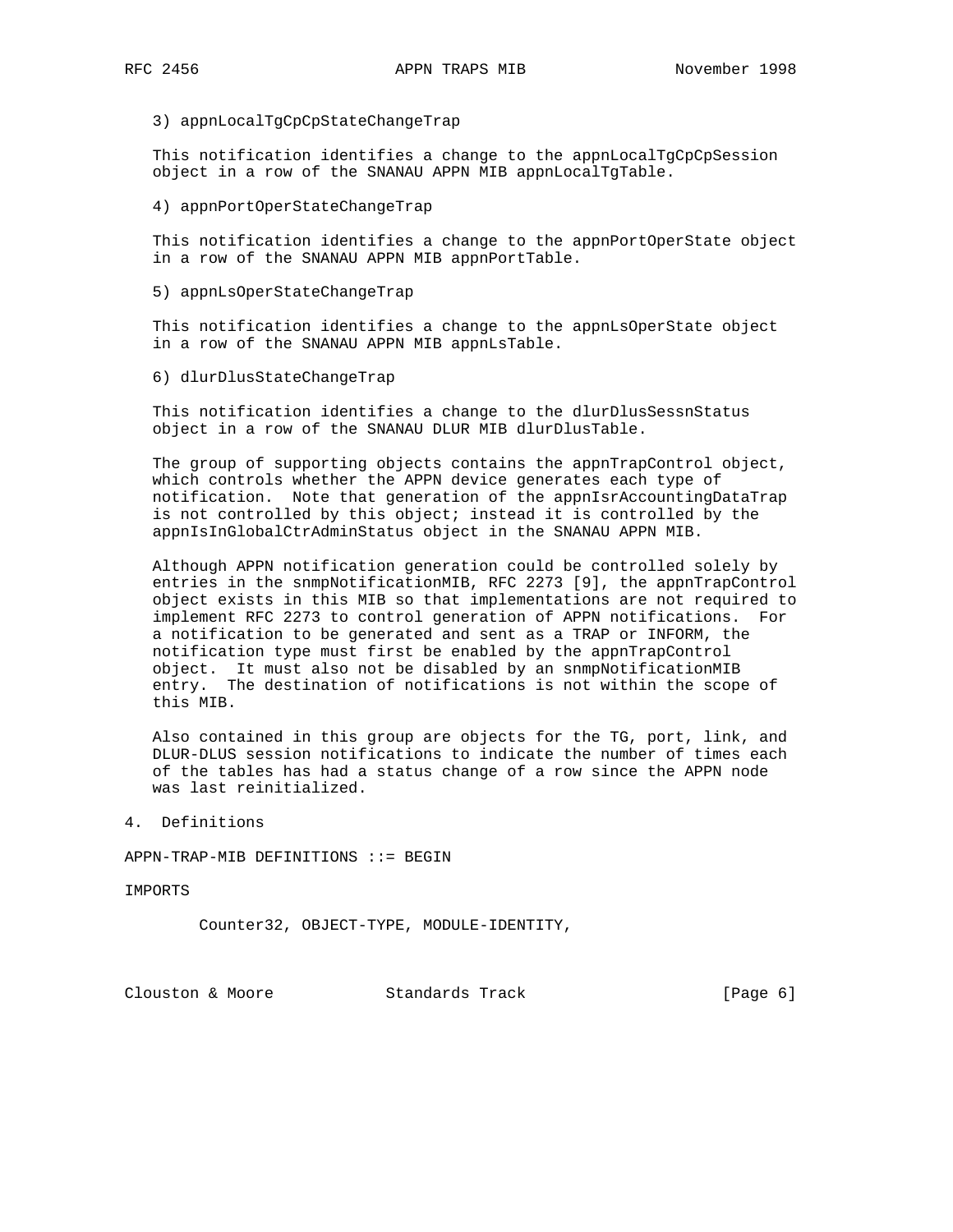NOTIFICATION-TYPE FROM SNMPv2-SMI MODULE-COMPLIANCE, OBJECT-GROUP, NOTIFICATION-GROUP FROM SNMPv2-CONF appnMIB, appnIsInP2SFmdPius, appnIsInS2PFmdPius, appnIsInP2SNonFmdPius, appnIsInS2PNonFmdPius, appnIsInP2SFmdBytes, appnIsInS2PFmdBytes, appnIsInP2SNonFmdBytes, appnIsInS2PNonFmdBytes, appnIsInSessUpTime, appnObjects, appnLocalTgOperational, appnLocalTgCpCpSession, appnPortOperState, appnLsOperState, appnCompliances, appnGroups FROM APPN-MIB dlurDlusSessnStatus FROM APPN-DLUR-MIB; appnTrapMIB MODULE-IDENTITY LAST-UPDATED "9808310000Z" -- August 31, 1998 ORGANIZATION "IETF SNA NAU MIB WG / AIW APPN MIBs SIG" CONTACT-INFO " "The contract of the contract of the contract of the contract of the contract of the contract of the contract of the contract of the contract of the contract of the contract of the contract of the contract of the contrac Bob Clouston Cisco Systems 7025 Kit Creek Road P.O. Box 14987 Research Triangle Park, NC 27709, USA Tel: 1 919 472 2333 E-mail: clouston@cisco.com Bob Moore IBM Corporation 4205 S. Miami Boulevard BRQA/501 P.O. Box 12195 Research Triangle Park, NC 27709, USA Tel: 1 919 254 4436 E-mail: remoore@us.ibm.com " DESCRIPTION "This MIB module defines notifications to be generated by network devices with APPN capabilities. It presupposes support for the APPN MIB. It also presupposes support for the DLUR MIB for implementations that support the DLUR-related groups." Clouston & Moore 6 (Page 7)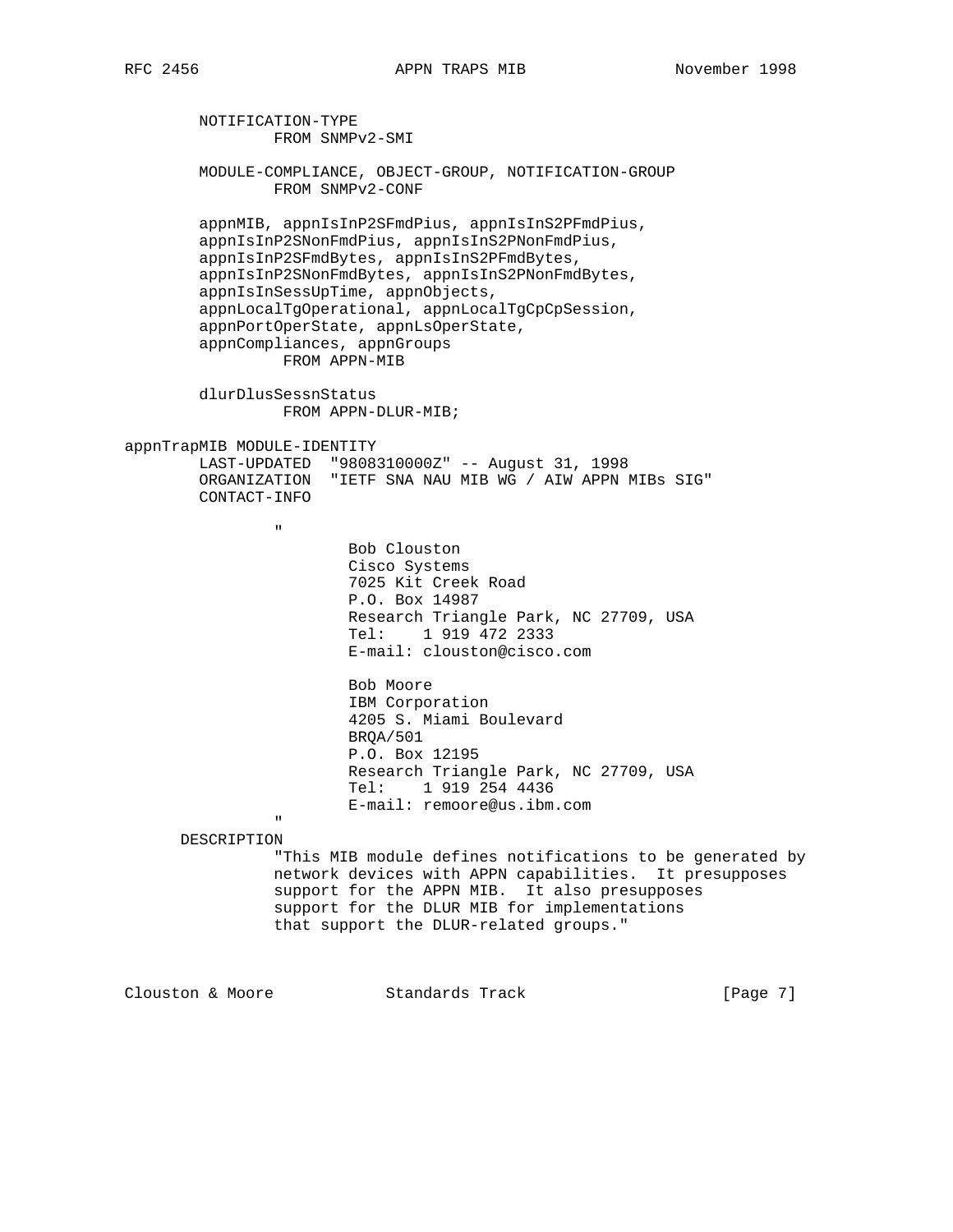$::=$  { appnMIB 0 }

```
-- *********************************************************************
-- Notifications
```
-- \*\*\*\*\*\*\*\*\*\*\*\*\*\*\*\*\*\*\*\*\*\*\*\*\*\*\*\*\*\*\*\*\*\*\*\*\*\*\*\*\*\*\*\*\*\*\*\*\*\*\*\*\*\*\*\*\*\*\*\*\*\*\*\*\*\*\*\*\*

appnIsrAccountingDataTrap NOTIFICATION-TYPE

OBJECTS {

```
 appnIsInP2SFmdPius,
 appnIsInS2PFmdPius,
 appnIsInP2SNonFmdPius,
 appnIsInS2PNonFmdPius,
 appnIsInP2SFmdBytes,
 appnIsInS2PFmdBytes,
 appnIsInP2SNonFmdBytes,
 appnIsInS2PNonFmdBytes,
 appnIsInSessUpTime
```
 } STATUS current DESCRIPTION

> "When it has been enabled, this notification is generated by an APPN node whenever an ISR session passing through the node is taken down, regardless of whether the session went down normally or abnormally. Its purpose is to allow a management application (primarily an accounting application) that is monitoring the ISR counts to receive the final values of these counts, so that the application can properly account for the amounts the counts were incremented since the last time the application polled them. The appnIsInSessUpTime object provides the total amount of time that the session was active.

 This notification is not a substitute for polling the ISR counts. In particular, the count values reported in this notification cannot be assumed to be the complete totals for the life of the session, since they may have wrapped while the session was up.

 The session to which the objects in this notification apply is identified by the fully qualified CP name and PCID that make up the table index. An instance of this notification will contain exactly one instance of each of its objects, and these objects will all belong to the same conceptual row of the appnIsInTable.

 Generation of this notification is controlled by the same object in the APPN MIB, appnIsInGlobeCtrAdminStatus, that controls whether the count objects themselves are being incremented."

Clouston & Moore 6 (Page 8)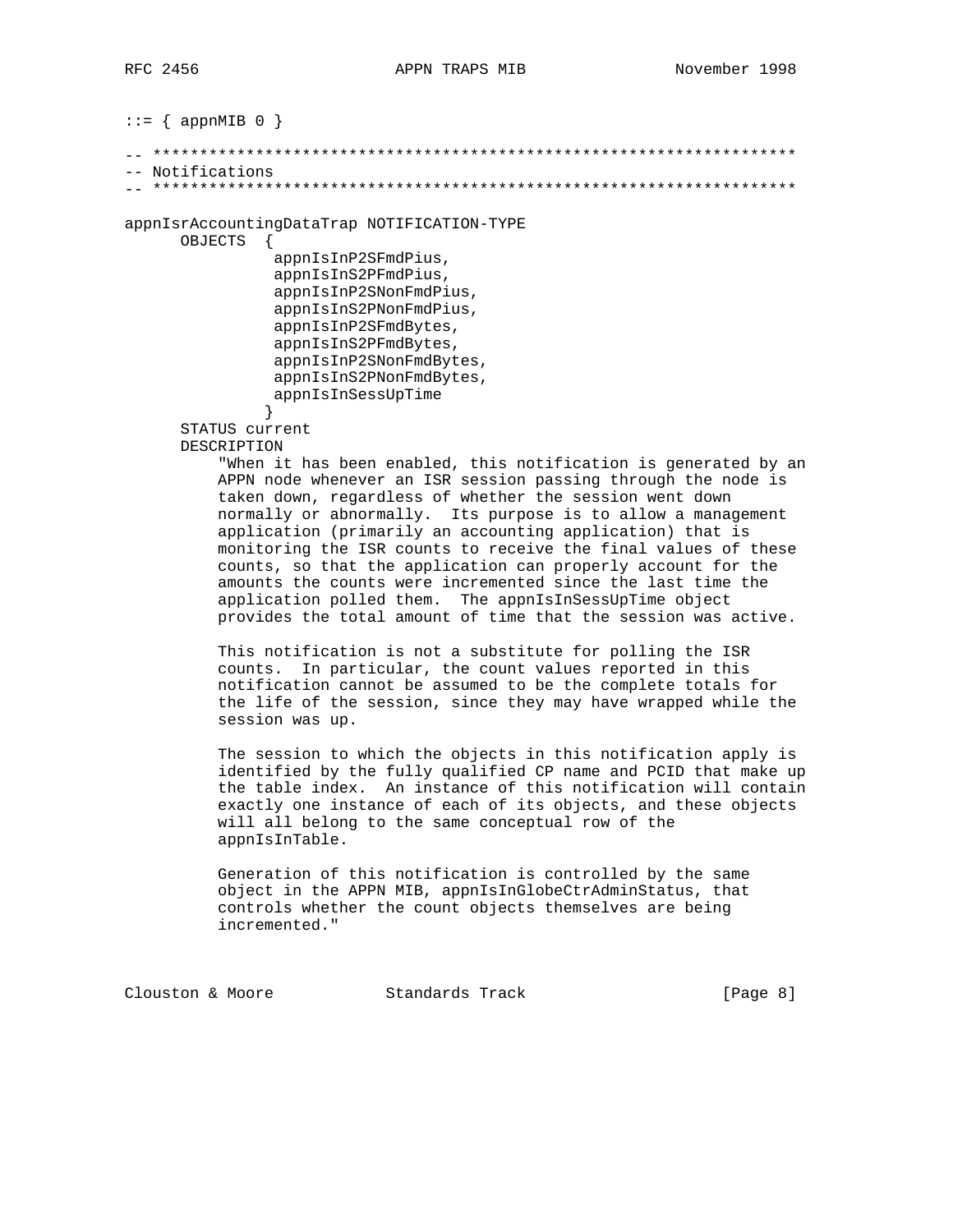$::=$  { appnTrapMIB 1 }

appnLocalTgOperStateChangeTrap NOTIFICATION-TYPE

OBJECTS {

 appnLocalTgTableChanges, appnLocalTgOperational

 } STATUS current DESCRIPTION

> "When it has been enabled, this notification makes it possible for an APPN topology application to get asynchronous notifications of local TG operational state changes, and thus to reduce the frequency with which it polls for these changes.

 This notification is sent whenever there is a change to the appnLocalTgOperational object in a row of the appnLocalTgTable. This notification is only sent for row creation if the row is created with a value of 'true' for appnLocalTgOperational. This notification is only sent for row deletion if the last value of appnLocalTgOperational was 'true'. In this case, the value of appnLocalTgOperational in the notification shall be 'false', since the deletion of a row indicates that the TG is no longer operational.

 The notification is more than a simple 'poll me now' indication. It carries both a count of local TG topology changes, and the current operational state itself. The count of changes allows an application to detect lost notifications, either when polling or upon receiving a subsequent notification, at which point it knows it must retrieve the entire appnLocalTgTable again. This is the same count as used in the appnLocalCpCpStateChangeTrap. A lost notification could indicate a local TG CP-CP session state change or an operational state change.

 Generation of this notification is controlled by the appnTrapControl object."

 $::=$  { appnTrapMIB 2 }

appnLocalTgCpCpChangeTrap NOTIFICATION-TYPE

OBJECTS {

 appnLocalTgTableChanges, appnLocalTgCpCpSession

 } STATUS current DESCRIPTION "When it has been enabled, this notification makes it possible

Clouston & Moore 6 (Page 9)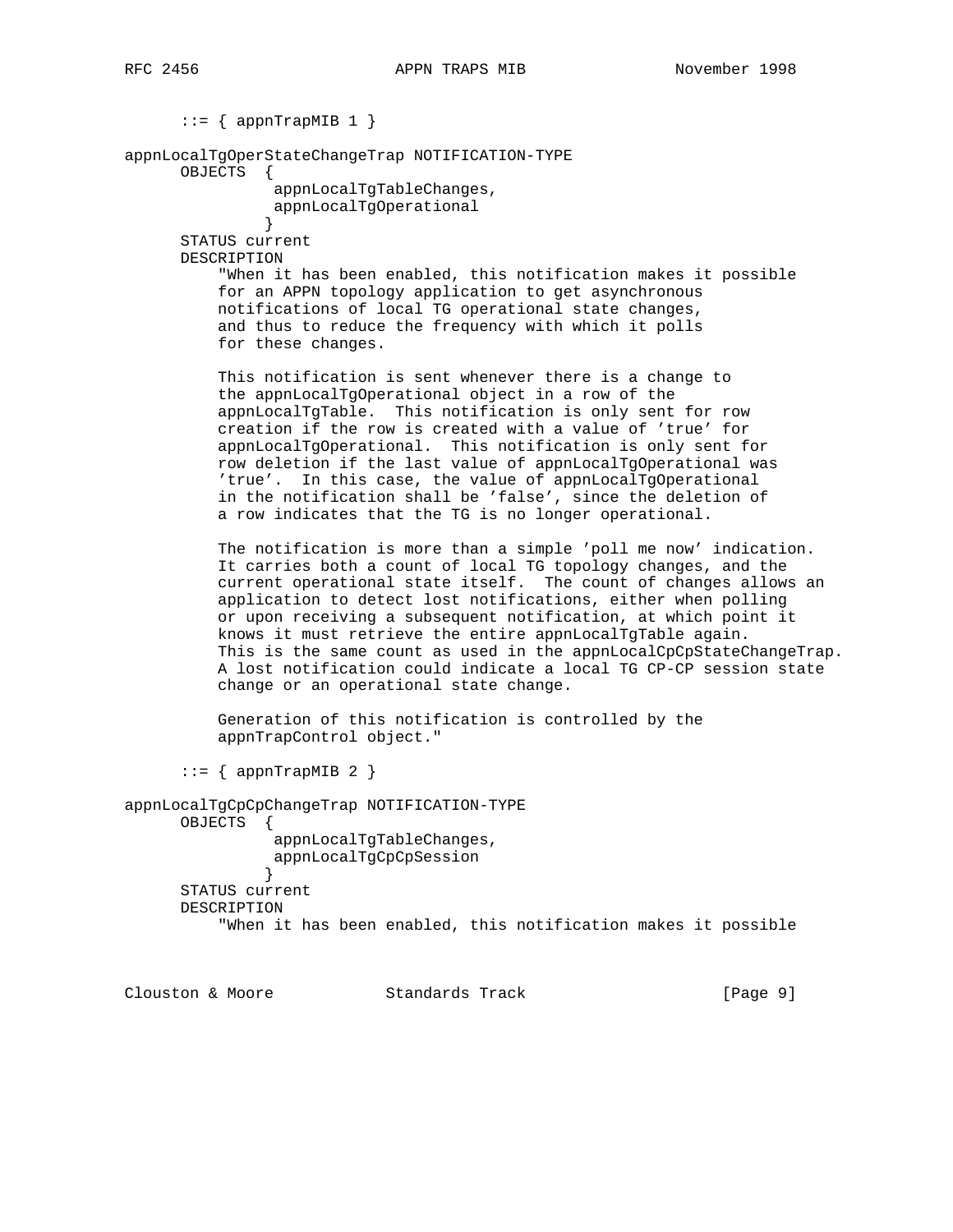for an APPN topology application to get asynchronous notifications of local TG control-point to control-point (CP-CP) session state changes, and thus to reduce the frequency with which it polls for these changes.

 This notification is sent whenever there is a change to the appnLocalTgCpCpSession object but NOT the appnLocalTgOperational object in a row of the appnLocalTgTable. This notification is never sent for appnLocalTgTable row creation or deletion.

 The notification is more than a simple 'poll me now' indication. It carries both a count of local TG topology changes, and the current CP-CP session state itself. The count of changes allows an application to detect lost notifications, either when polling or upon receiving a subsequent notification, at which point it knows it must retrieve the entire appnLocalTgTable again. This is the same count as used in the appnLocalTgOperStateChangeTrap. A lost notification could indicate a local TG CP-CP session state change or an operational state change.

 Generation of this notification is controlled by the appnTrapControl object."

 $::=$  { appnTrapMIB 3 }

#### appnPortOperStateChangeTrap NOTIFICATION-TYPE

OBJECTS {

}

 appnPortTableChanges, appnPortOperState

 STATUS current DESCRIPTION

> "When it has been enabled, this notification makes it possible for an APPN topology application to get asynchronous notifications of port operational state changes, and thus to reduce the frequency with which it polls for these changes. This notification is only sent when a appnPortOperState has transitioned to a value of 'active' or 'inactive'.

This notification is sent whenever there is a appnPortOperState object transition to 'inactive' or 'active' state in the appnPortTable. This notification is only sent for row creation if the row is created with a value of 'active' for appnPortOperState. This notification is only sent for row deletion if the last value of appnPortOperState was 'active'. In this case, the value of appnPortOperState

Clouston & Moore Standards Track [Page 10]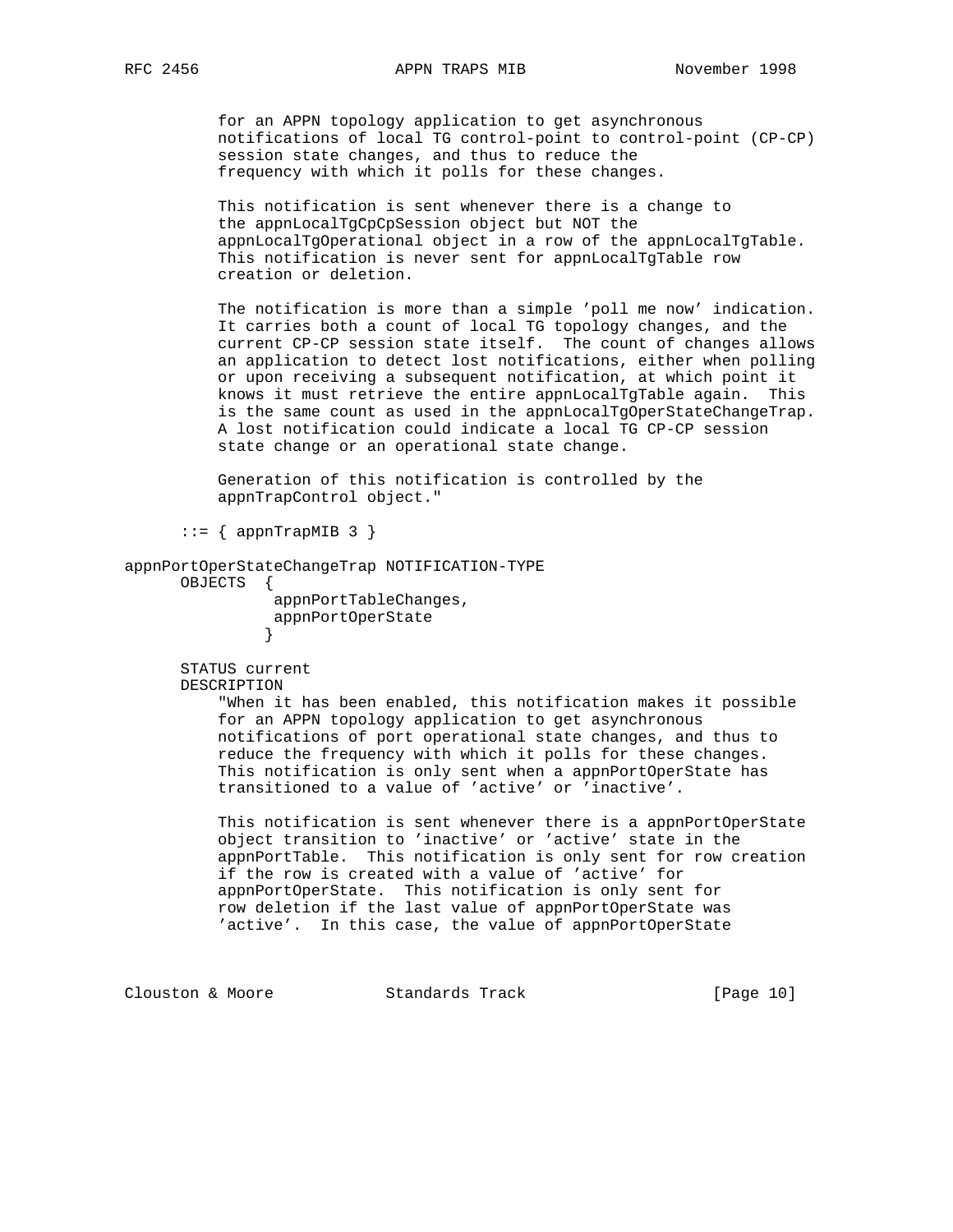in the notification shall be 'inactive', since the deletion of a row indicates that the port is no longer active.

 The notification is more than a simple 'poll me now' indication. It carries both a count of port table changes, and the operational state itself. The count of changes allows an application to detect lost notifications, either when polling or upon receiving a subsequent notification, at which point it knows it must retrieve the entire appnPortTable again.

 Generation of this notification is controlled by the appnTrapControl object."

 $::=$  { appnTrapMIB 4 }

appnLsOperStateChangeTrap NOTIFICATION-TYPE

OBJECTS {

 appnLsTableChanges, appnLsOperState

 } STATUS current DESCRIPTION

> "When it has been enabled, this notification makes it possible for an APPN topology application to get asynchronous notifications of link station operational state changes, and thus to reduce the frequency with which it polls for these changes. This notification is only sent when a appnLsOperState has transitioned to a value of 'active' or 'inactive'.

This notification is sent whenever there is a appnLsOperState object transition to 'inactive' or 'active' state in the appnLsTable. This notification is only sent for row creation if the row is created with a value of 'active' for appnLsOperState. This notification is only sent for row deletion if the last value of appnLsOperState was 'active'. In this case, the value of appnLsOperState in the notification shall be 'inactive', since the deletion of a row indicates that the link station is no longer active.

 The notification is more than a simple 'poll me now' indication. It carries both a count of link station table changes, and the operational state itself. The count of changes allows an application to detect lost notifications, either when polling or upon receiving a subsequent notification, at which point it knows it must retrieve the entire appnLsTable again.

 Generation of this notification is controlled by the appnTrapControl object."

Clouston & Moore Standards Track [Page 11]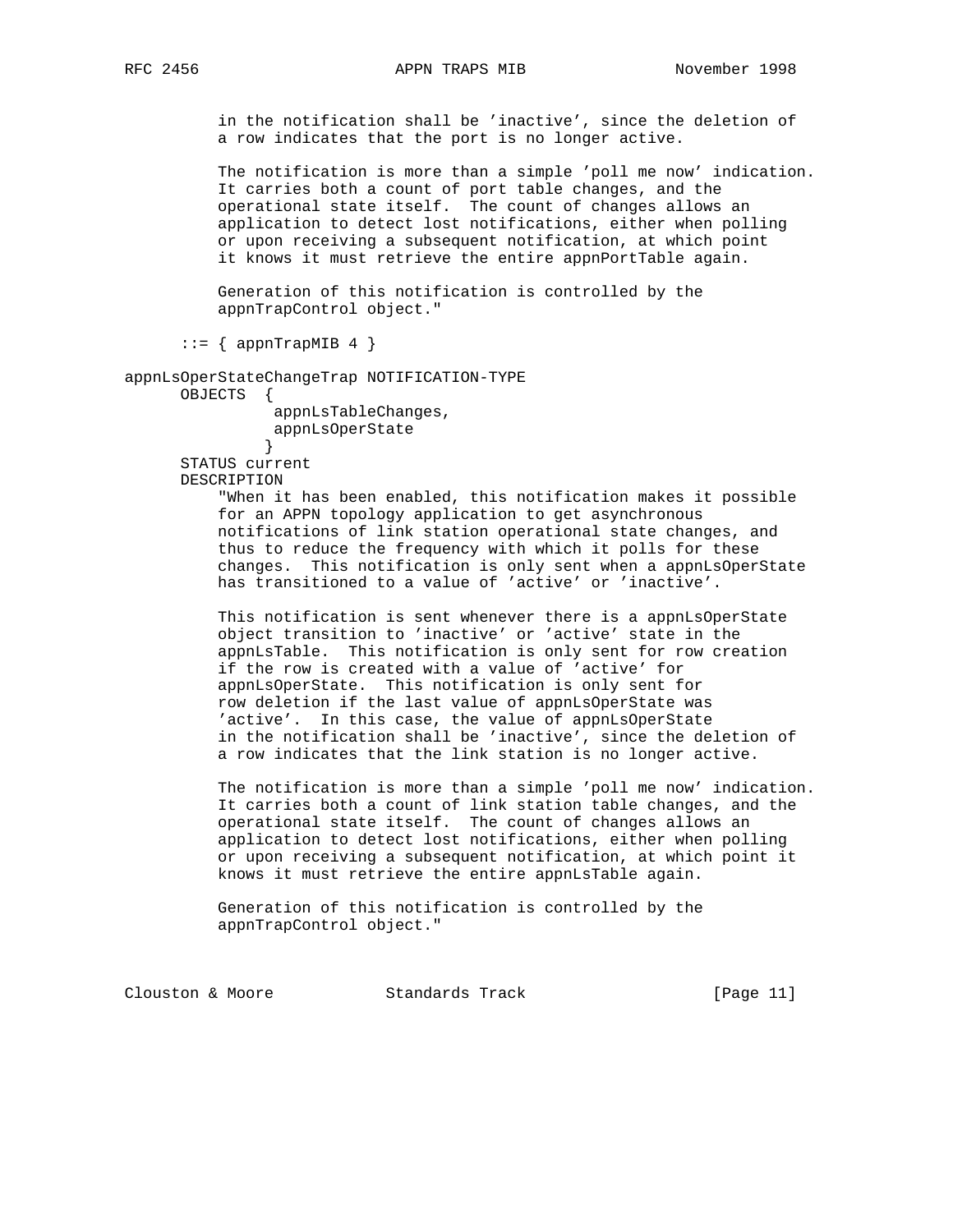$::=$  { appnTrapMIB 5 }

dlurDlusStateChangeTrap NOTIFICATION-TYPE

OBJECTS {

 dlurDlusTableChanges, dlurDlusSessnStatus

 } STATUS current DESCRIPTION

> "When it has been enabled, this notification makes it possible for an APPN topology application to get asynchronous notifications of DLUR-DLUS session changes, and thus to reduce the frequency with which it polls for these changes.

This notification is sent whenever there is a dlurDlusSessnStatus object transition to 'inactive' or 'active' state in the dlurDlusTable. This notification is only sent for row creation if the row is created with a value of 'active' for dlurDlusSessnStatus. This notification is only sent for row deletion if the last value of dlurDlusSessnStatus was 'active'. In this case, the value of dlurDlusSessnStatus in the notification shall be 'inactive', since the deletion of a row indicates that the session is no longer active.

 The notification is more than a simple 'poll me now' indication. It carries both a count of DLUR-DLUS table changes, and the session status itself. The count of changes allows an application to detect lost notifications, either when polling or upon receiving a subsequent notification, at which point it knows it must retrieve the entire dlurDlusTable again.

 Generation of this notification is controlled by the appnTrapControl object."

```
::= { appnTrapMIB 6 }
```
-- \*\*\*\*\*\*\*\*\*\*\*\*\*\*\*\*\*\*\*\*\*\*\*\*\*\*\*\*\*\*\*\*\*\*\*\*\*\*\*\*\*\*\*\*\*\*\*\*\*\*\*\*\*\*\*\*\*\*\*\*\*\*\*\*\*\*\*\*\* -- Supporting Objects -- \*\*\*\*\*\*\*\*\*\*\*\*\*\*\*\*\*\*\*\*\*\*\*\*\*\*\*\*\*\*\*\*\*\*\*\*\*\*\*\*\*\*\*\*\*\*\*\*\*\*\*\*\*\*\*\*\*\*\*\*\*\*\*\*\*\*\*\*\*

appnTrapObjects OBJECT IDENTIFIER ::= { appnObjects 7 }

appnTrapControl OBJECT-TYPE

SYNTAX BITS {

 appnLocalTgOperStateChangeTrap(0), appnLocalTgCpCpChangeTrap(1), appnPortOperStateChangeTrap(2),

Clouston & Moore Standards Track [Page 12]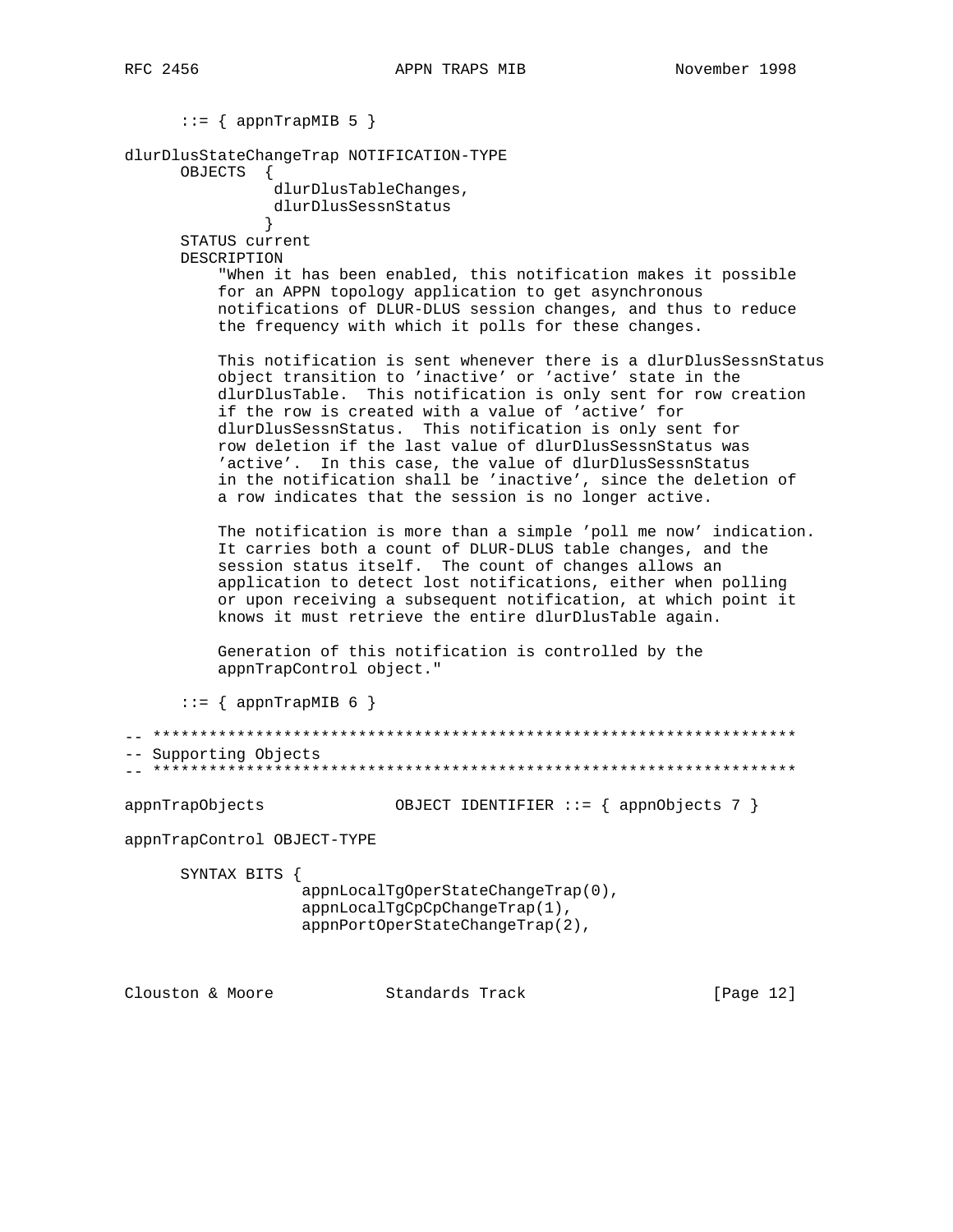appnLsOperStateChangeTrap(3), dlurDlusStateChangeTrap(4) -- add other notification types here } MAX-ACCESS read-write STATUS current DESCRIPTION "An object to turn APPN notification generation on and off. Setting a notification type's bit to 1 enables generation of notifications of that type, subject to further filtering resulting from entries in the snmpNotificationMIB. Setting this bit to 0 disables generation of notifications of that type. Note that generation of the appnIsrAccountingDataTrap is controlled by the appnIsInGlobeCtrAdminStatus object in the APPN MIB: if counts of intermediate session traffic are being kept at all, then the notification is also enabled."  $::=$  { appnTrapObjects 1 } appnLocalTgTableChanges OBJECT-TYPE SYNTAX Counter32 MAX-ACCESS read-only STATUS current DESCRIPTION "A count of the number of times a row in the appnLocalTgTable has changed status since the APPN node was last reinitialized. This counter is incremented whenever a condition is detected that would cause a appnLocalTgOperStateChangeTrap or appnLocalTgCpCpChangeTrap notification to be sent, whether or not those notifications are enabled." ::= { appnTrapObjects 2 } appnPortTableChanges OBJECT-TYPE SYNTAX Counter32 MAX-ACCESS read-only STATUS current DESCRIPTION "A count of the number of times a row in the appnPortTable has changed status since the APPN node was last reinitialized. This counter is incremented whenever a condition is detected that would cause a appnPortOperStateChangeTrap notification to be sent, whether or not this notification is enabled."  $::=$  { appnTrapObjects 3 } Clouston & Moore 6 Standards Track [Page 13]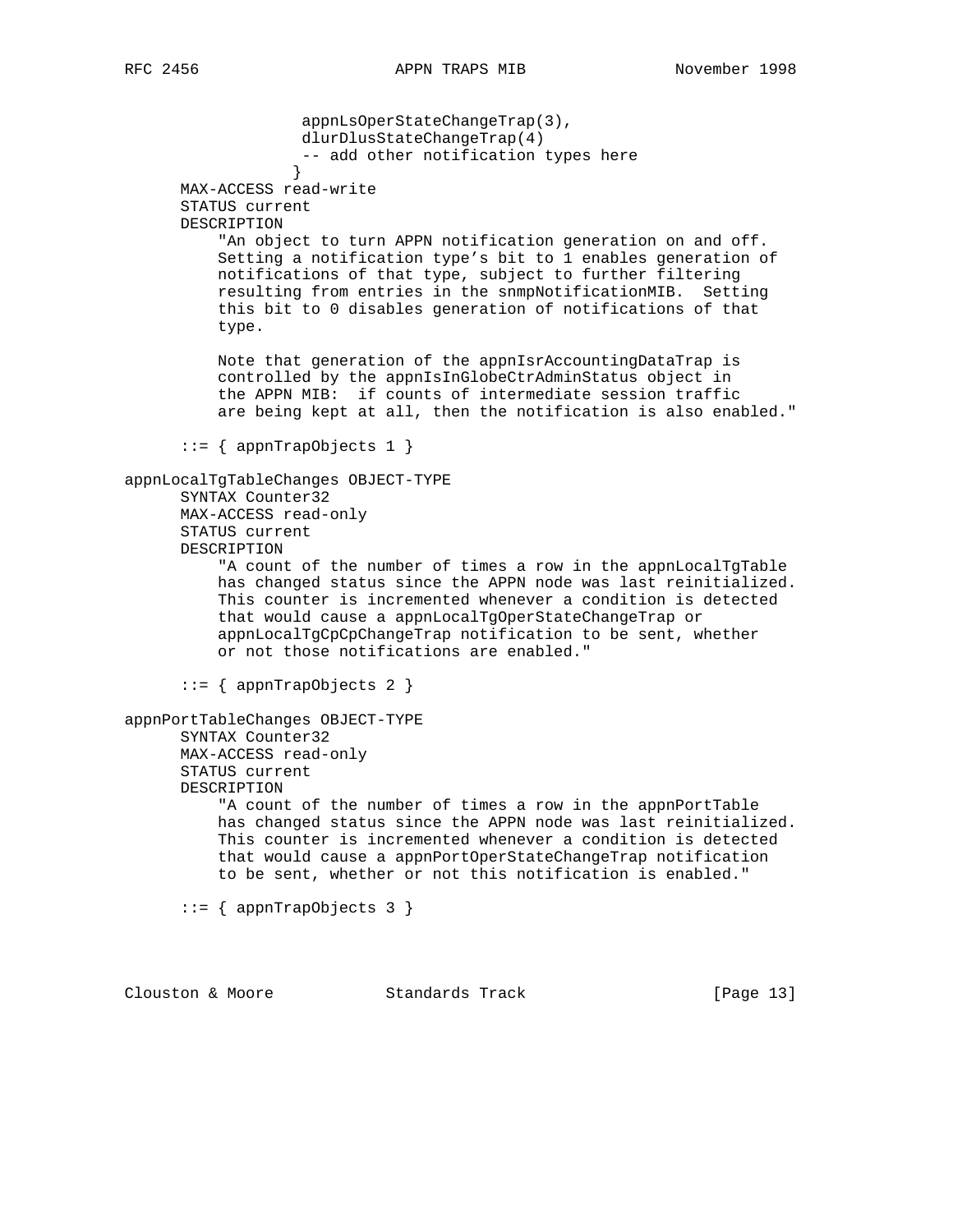appnLsTableChanges OBJECT-TYPE SYNTAX Counter32 MAX-ACCESS read-only STATUS current DESCRIPTION "A count of the number of times a row in the appnLsTable has changed status since the APPN node was last reinitialized. This counter is incremented whenever a condition is detected that would cause a appnLsOperStateChangeTrap notification to be sent, whether or not this notification is enabled."  $::=$  { appnTrapObjects 4 } dlurDlusTableChanges OBJECT-TYPE SYNTAX Counter32 MAX-ACCESS read-only STATUS current DESCRIPTION "A count of the number of times a row in the dlurDlusTable has changed status since the APPN node was last reinitialized. This counter is incremented whenever a condition is detected that would cause a dlurDlusStateChangeTrap notification to be sent, whether or not this notification is enabled." ::= { appnTrapObjects 5 } -- \*\*\*\*\*\*\*\*\*\*\*\*\*\*\*\*\*\*\*\*\*\*\*\*\*\*\*\*\*\*\*\*\*\*\*\*\*\*\*\*\*\*\*\*\*\*\*\*\*\*\*\*\*\*\*\*\*\*\*\*\*\*\*\*\*\*\*\*\* -- Conformance information -- \*\*\*\*\*\*\*\*\*\*\*\*\*\*\*\*\*\*\*\*\*\*\*\*\*\*\*\*\*\*\*\*\*\*\*\*\*\*\*\*\*\*\*\*\*\*\*\*\*\*\*\*\*\*\*\*\*\*\*\*\*\*\*\*\*\*\*\*\* -- Tie into the conformance structure in the APPN MIB: -- appnConformance OBJECT IDENTIFIER ::= {appnMIB 3 }  $-\frac{1}{2}$ -- appnCompliances OBJECT IDENTIFIER ::= {appnConformance 1 } -- appnGroups OBJECT IDENTIFIER ::= {appnConformance 2 } -- Compliance statement appnTrapMibCompliance MODULE-COMPLIANCE STATUS current DESCRIPTION "The compliance statement for the SNMP entities that implement the APPN-TRAP-MIB." MODULE -- this module -- Conditionally mandatory groups GROUP appnTrapMibIsrNotifGroup DESCRIPTION Clouston & Moore 6 Standards Track [Page 14]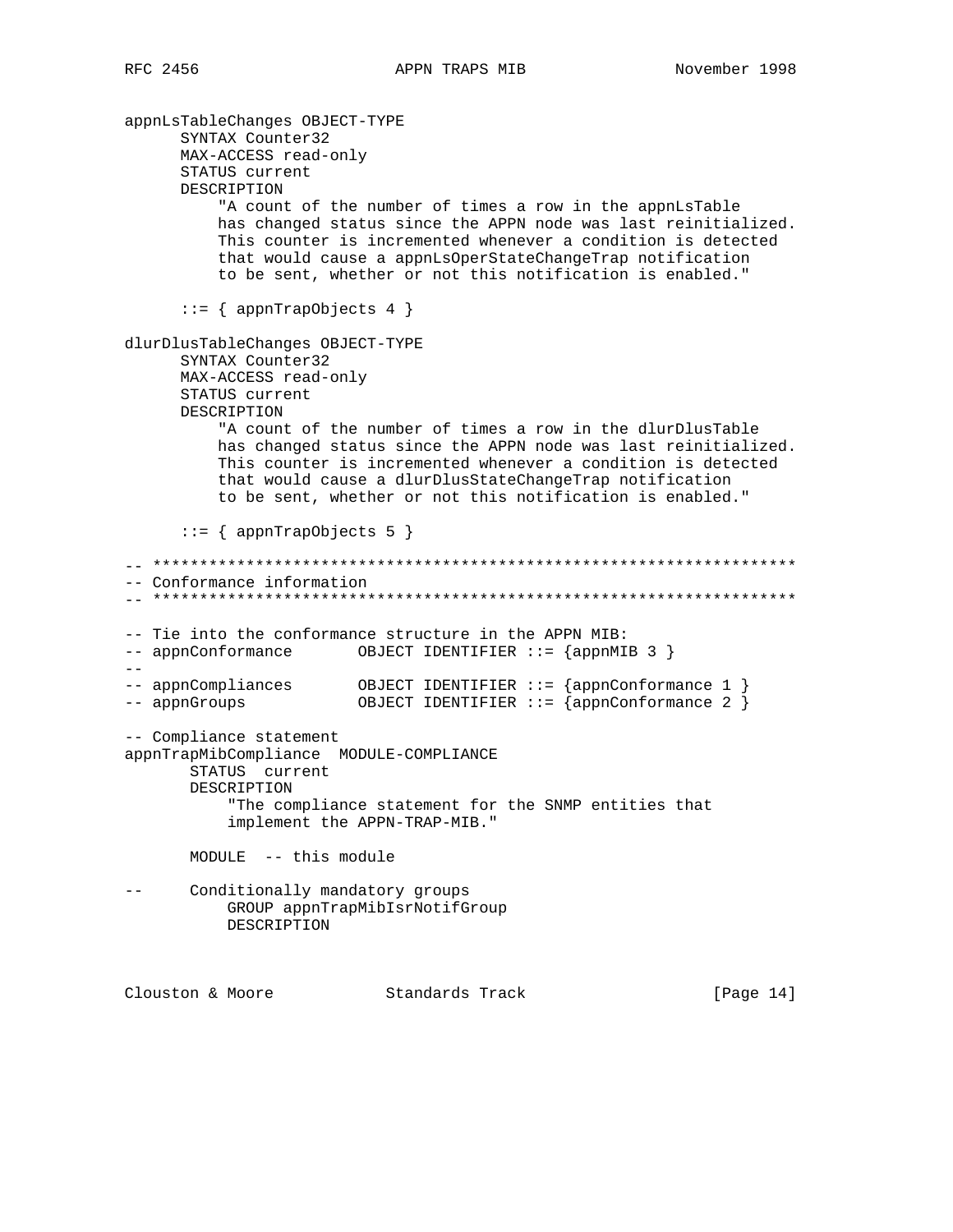## RFC 2456 APPN TRAPS MIB November 1998

 "This group is mandatory for APPN nodes supporting reporting of final ISR counter values via notifications." GROUP appnTrapMibTopoConfGroup DESCRIPTION "This group is mandatory for APPN nodes supporting polling reduction for local topology." GROUP appnTrapMibTopoNotifGroup DESCRIPTION "This group is mandatory for APPN nodes supporting polling reduction for local topology." GROUP appnTrapMibDlurConfGroup DESCRIPTION "This group is mandatory for APPN nodes supporting polling reduction for the dlurDlusTable." GROUP appnTrapMibDlurNotifGroup DESCRIPTION "This group is mandatory for APPN nodes supporting polling reduction for the dlurDlusTable." OBJECT appnTrapControl MIN-ACCESS read-only DESCRIPTION "An agent is not required to support a set to this object." ::= {appnCompliances 2 } -- Units of conformance appnTrapMibIsrNotifGroup NOTIFICATION-GROUP NOTIFICATIONS { appnIsrAccountingDataTrap<br>} } STATUS current DESCRIPTION "A notification for reporting the final values of the APPN MIB's ISR counters."  $::=$  { appnGroups 21 } appnTrapMibTopoConfGroup OBJECT-GROUP OBJECTS { appnTrapControl, appnLocalTgTableChanges, appnPortTableChanges,

Clouston & Moore 6 Standards Track [Page 15]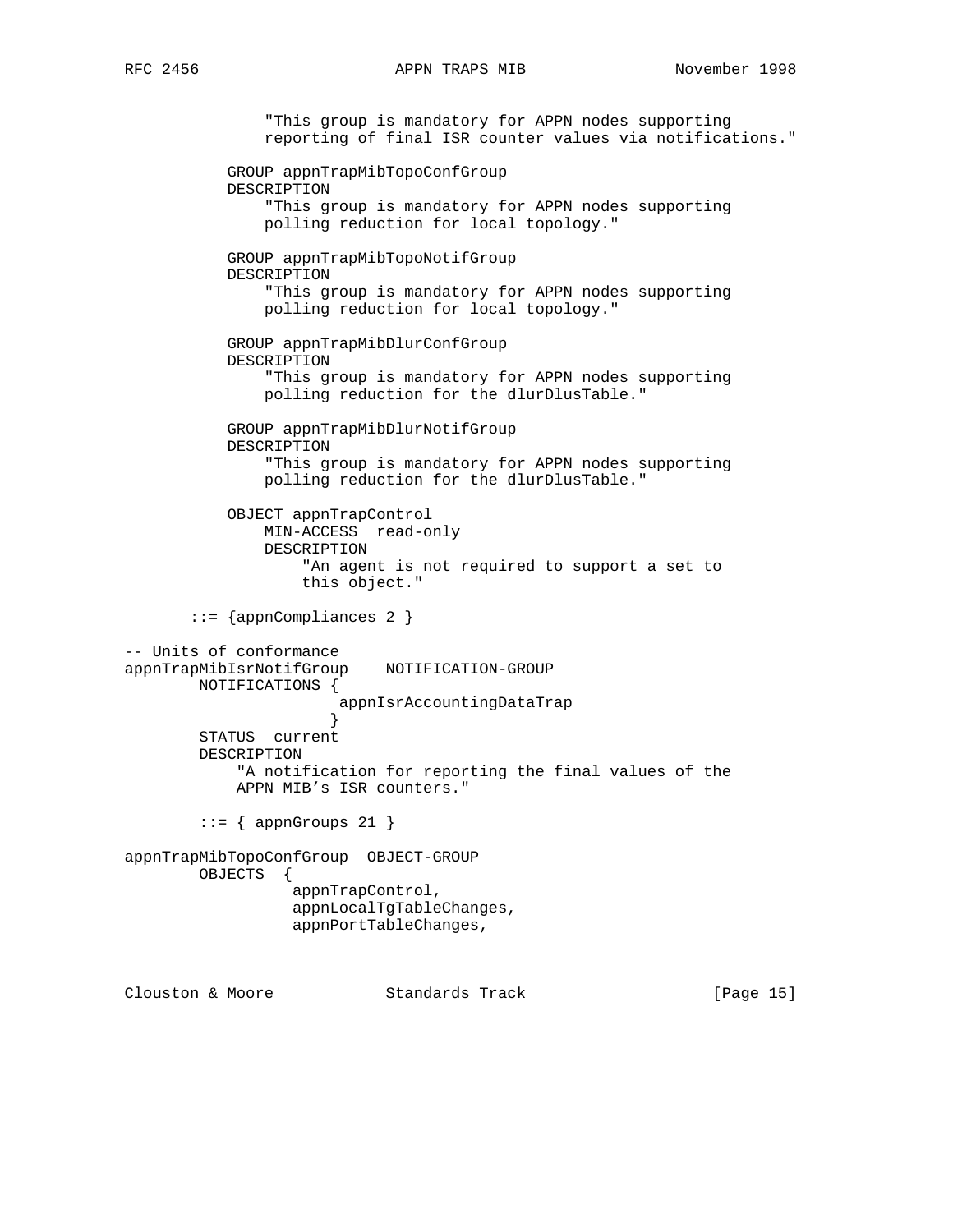appnLsTableChanges } STATUS current DESCRIPTION "A collection of objects for reducing the polling associated with the local topology tables in the APPN MIB. Nodes that implement this group SHALL also implement the appnTrapMibTopoNotifGroup."  $::=$  { appnGroups 22 } appnTrapMibTopoNotifGroup NOTIFICATION-GROUP NOTIFICATIONS { appnLocalTgOperStateChangeTrap, appnLocalTgCpCpChangeTrap, appnPortOperStateChangeTrap, appnLsOperStateChangeTrap } STATUS current DESCRIPTION "A collection of notifications for reducing the polling associated with the local topology tables in the APPN MIB. Nodes that implement this group SHALL also implement the appnTrapMibTopoConfGroup."  $::=$  { appnGroups 23 } appnTrapMibDlurConfGroup OBJECT-GROUP OBJECTS { appnTrapControl, dlurDlusTableChanges } STATUS current DESCRIPTION "A collection of objects for reducing the polling associated with the dlurDlusTable in the DLUR MIB. Nodes that implement this group SHALL also implement the appnTrapMibDlurNotifGroup."  $::=$  { appnGroups 24 } appnTrapMibDlurNotifGroup NOTIFICATION-GROUP NOTIFICATIONS { dlurDlusStateChangeTrap } STATUS current DESCRIPTION

Clouston & Moore 6 Standards Track [Page 16]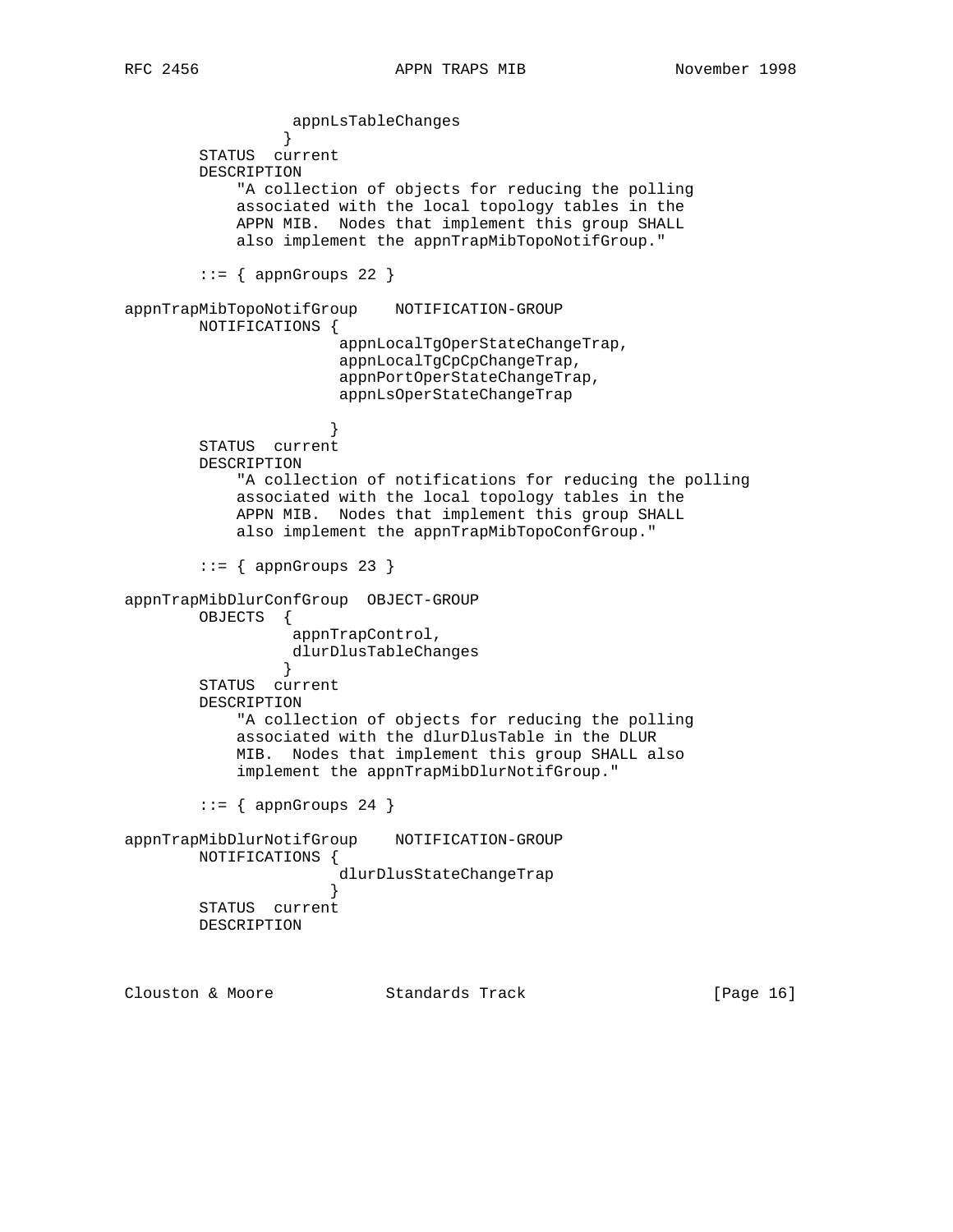"A notification for reducing the polling associated with the dlurDlusTable in the DLUR MIB. Nodes that implement this group SHALL also implement the appnTrapMibDlurConfGroup."

 $::=$  { appnGroups 25 }

END

# 5. Security Considerations

 Certain management information defined in this MIB may be considered sensitive in some network environments. Therefore, authentication of received SNMP requests and controlled access to management information SHOULD be employed in such environments. An authentication protocol is defined in [12]. A protocol for access control is defined in [15].

 None of the read-only objects in the APPN TRAP MIB reports a password, user data, or anything else that is particularly sensitive. Some enterprises view their network configuration itself, as well as information about network usage and performance, as corporate assets; such enterprises may wish to restrict SNMP access to most of the objects in the MIB.

There is one read-write object in the APPN TRAP MIB, appnTrapControl. This object controls the generation of the notifications defined in the APPN TRAP MIB.

6. Intellectual Property

 The IETF takes no position regarding the validity or scope of any intellectual property or other rights that might be claimed to pertain to the implementation or use of the technology described in this document or the extent to which any license under such rights might or might not be available; neither does it represent that it has made any effort to identify any such rights. Information on the IETF's procedures with respect to rights in standards-track and standards- related documentation can be found in BCP-11 [16]. Copies of claims of rights made available for publication and any assurances of licenses to be made available, or the result of an attempt made to obtain a general license or permission for the use of such proprietary rights by implementers or users of this specification can be obtained from the IETF Secretariat.

Clouston & Moore Standards Track [Page 17]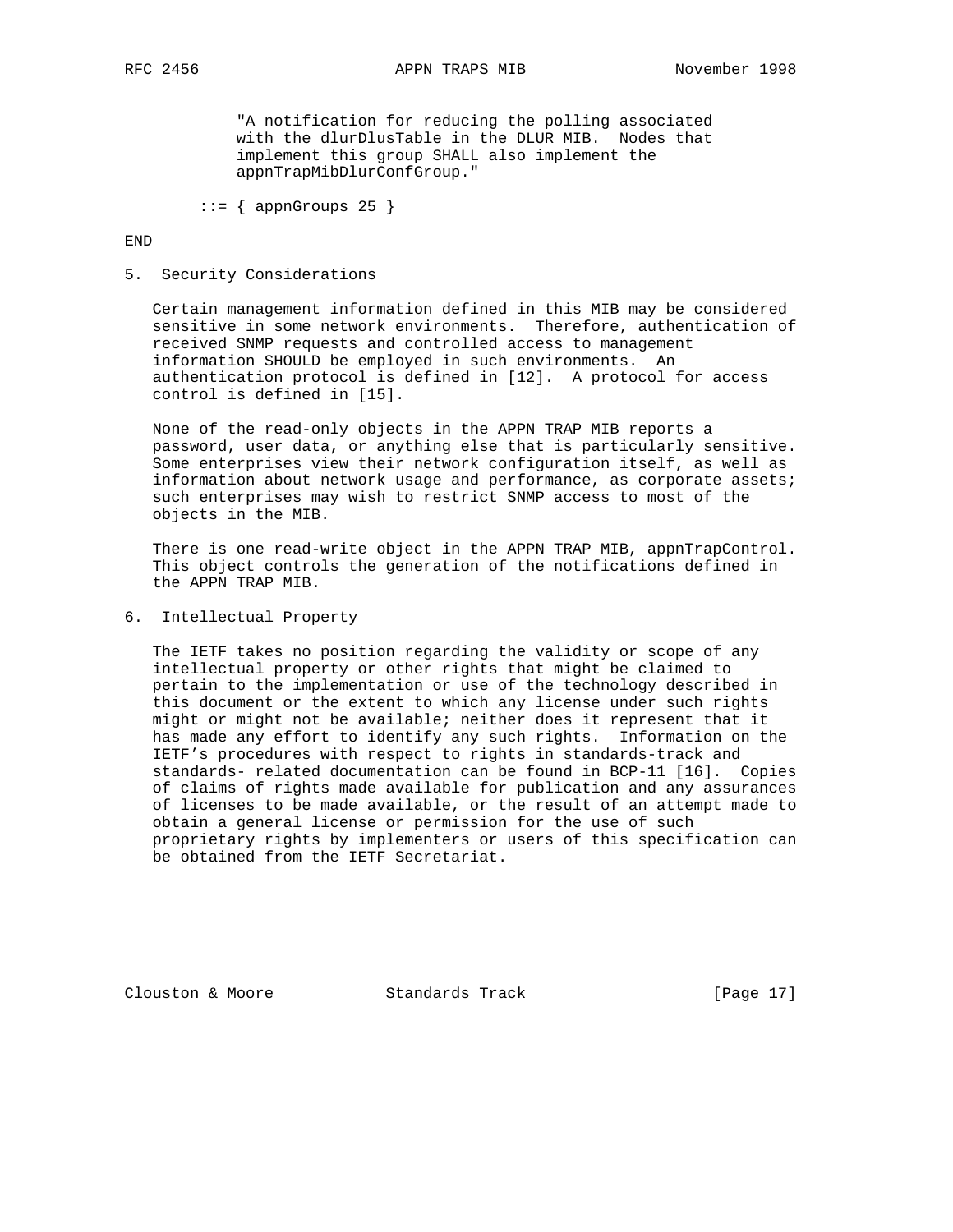The IETF invites any interested party to bring to its attention any copyrights, patents or patent applications, or other proprietary rights which may cover technology that may be required to practice this standard. Please address the information to the IETF Executive Director.

7. Acknowledgments

 This MIB module is the product of the IETF SNA NAU MIB WG and the AIW APPN/HPR MIBs SIG.

- 8. References
	- [1] Harrington, D., Presuhn, R., and B. Wijnen, "An Architecture for Describing SNMP Management Frameworks", RFC 2271, Cabletron Systems, Inc., BMC Software, Inc., IBM T. J. Watson Research, January 1998.
	- [2] Rose, M., and K. McCloghrie, "Structure and Identification of Management Information for TCP/IP-based Internets", STD 16, RFC 1155, May 1990.
	- [3] Rose, M., and K. McCloghrie, "Concise MIB Definitions", STD 16, RFC 1212, March 1991.
	- [4] Rose, M., "A Convention for Defining Traps for use with the SNMP", RFC 1215, March 1991.
	- [5] Case, J., McCloghrie, K., Rose, M., and S. Waldbusser, "Structure of Management Information for Version 2 of the Simple Network Management Protocol (SNMPv2)", RFC 1902, January 1996.
	- [6] Case, J., McCloghrie, K., Rose, M., and S. Waldbusser, "Textual Conventions for Version 2 of the Simple Network Management Protocol (SNMPv2)", RFC 1903, January 1996.
	- [7] Case, J., McCloghrie, K., Rose, M., and S. Waldbusser, "Conformance Statements for Version 2 of the Simple Network Management Protocol (SNMPv2)", RFC 1904, January 1996.
	- [8] Case, J., Fedor, M., Schoffstall, M., and J. Davin, "Simple Network Management Protocol", STD 15, RFC 1157, May 1990.
	- [9] Case, J., McCloghrie, K., Rose, M., and S. Waldbusser, "Introduction to Community-based SNMPv2", RFC 1901, January 1996.

Clouston & Moore Standards Track [Page 18]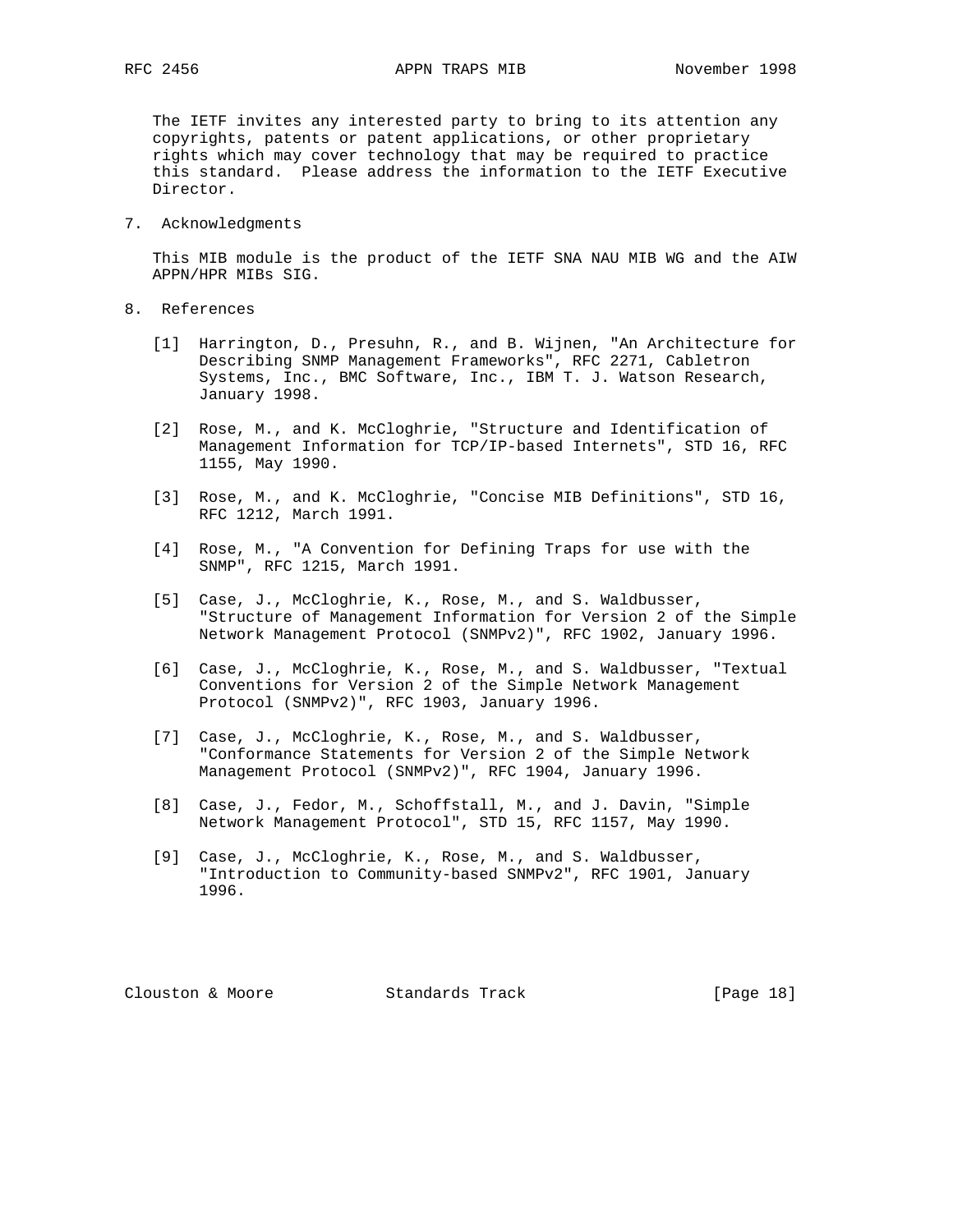- [10] Case, J., McCloghrie, K., Rose, M., and S. Waldbusser, "Transport Mappings for Version 2 of the Simple Network Management Protocol (SNMPv2)", RFC 1906, January 1996.
- [11] Case, J., Harrington D., Presuhn R., and B. Wijnen, "Message Processing and Dispatching for the Simple Network Management Protocol (SNMP)", RFC 2272, January 1998.
- [12] Blumenthal, U., and B. Wijnen, "User-based Security Model (USM) for version 3 of the Simple Network Management Protocol (SNMPv3)", RFC 2274, January 1998.
- [13] Case, J., McCloghrie, K., Rose, M., and S. Waldbusser, "Protocol Operations for Version 2 of the Simple Network Management Protocol (SNMPv2)", RFC 1905, January 1996.
- [14] Levi, D., Meyer, P., and B. Stewart, "SNMPv3 Applications", RFC 2273, January 1998.
- [15] Wijnen, B., Presuhn, R., and K. McCloghrie, "View-based Access Control Model (VACM) for the Simple Network Management Protocol (SNMP)", RFC 2275, January 1998
- [16] Hovey, R., and S. Bradner, "The Organizations Involved in the IETF Standards Process", BCP 11, RFC 2028, October 1996.
- [17] Bradner, S., "Key words for use in RFCs to Indicate Requirement Levels", BCP 14, RFC 2119, March 1997.
- [18] Clouston, B., and B. Moore, "Definition of Managed Objects for APPN", RFC 2455, November 1998.
- [19] Clouston, B., and B. Moore, "Definitions of Managed Objects for DLUR", RFC 2232, November 1997.

Clouston & Moore Standards Track [Page 19]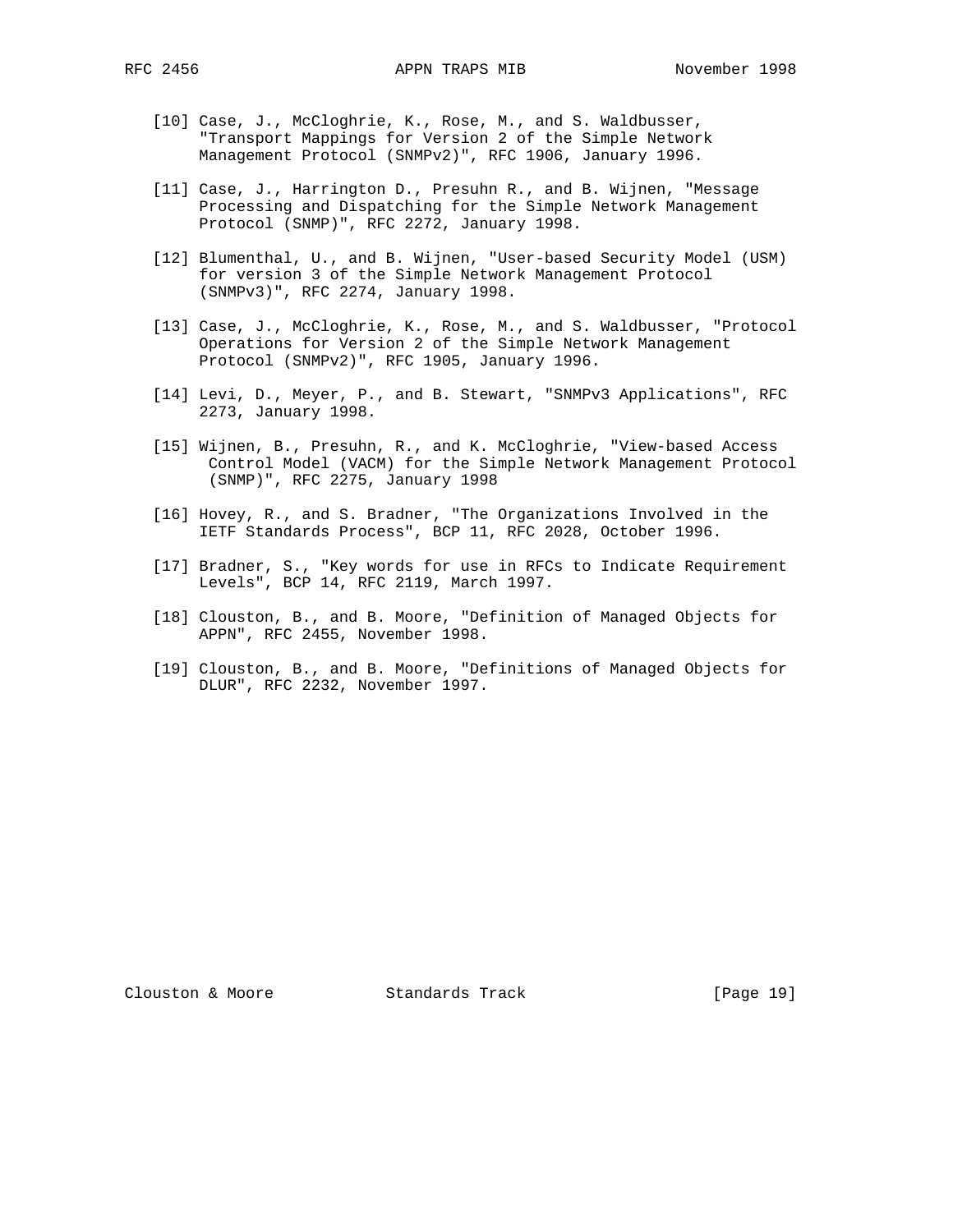9. Authors' Addresses

 Bob Clouston Cisco Systems 7025 Kit Creek Road P.O. Box 14987 Research Triangle Park, NC 27709, USA

 Phone: +1 919 472 2333 EMail: clouston@cisco.com

 Robert Moore Dept. BRQA/Bldg. 501/G114 IBM Corporation P.O.Box 12195 3039 Cornwallis Research Triangle Park, NC 27709, USA

 Phone: +1 919 254 4436 EMail: remoore@us.ibm.com